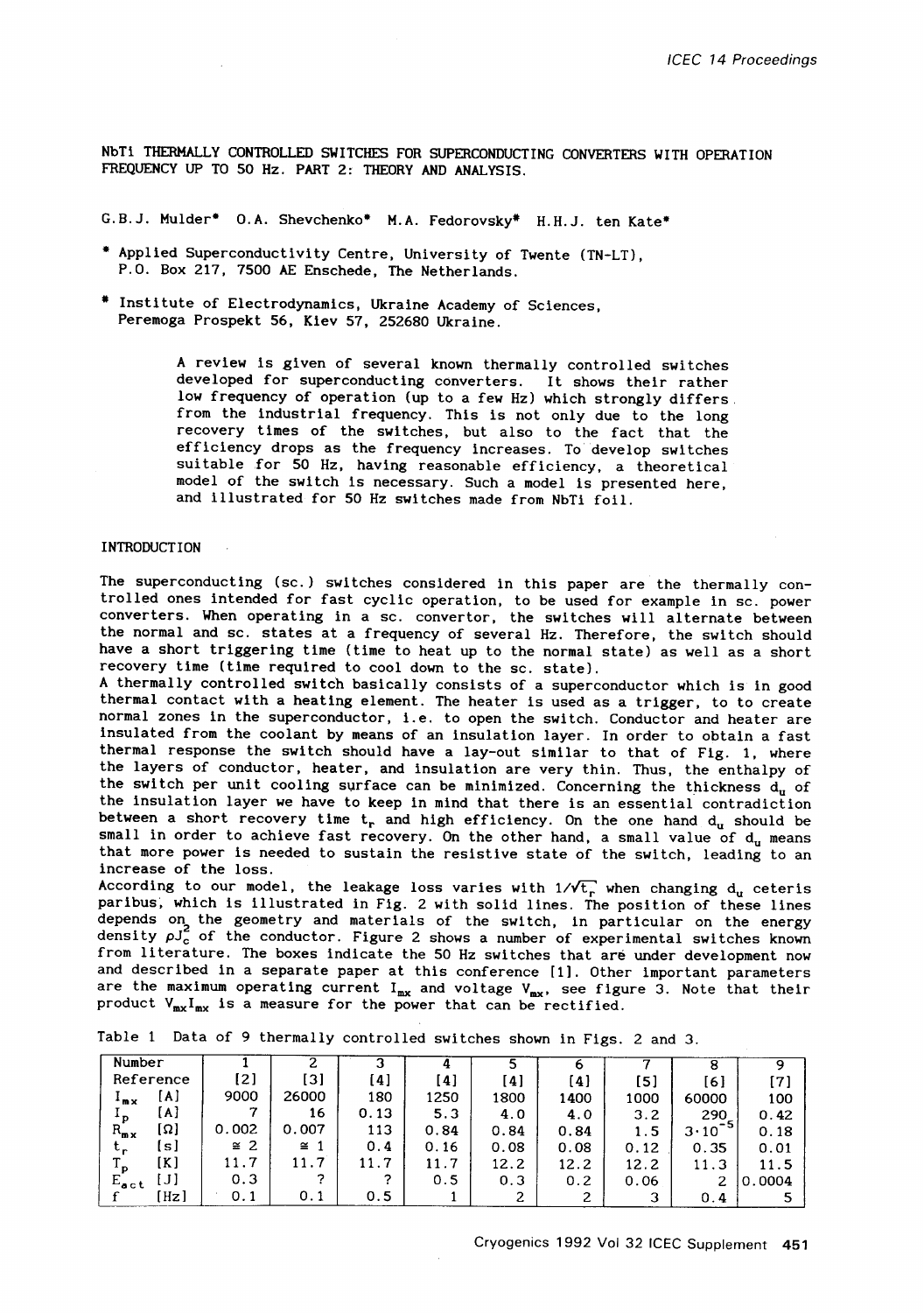### OPERATION

During cyclic operation of the switch, four stages can be distinguished:

- I) Triggering. The switch is opened by supplying a pulse to the heater. The required energy  $E_{act}$  of this pulse is minimized by means of a heater with special shape. It touches the conductor locally at N equidistant points.
- 2) Normal state. An applied voltage  $V_{\rm gw}$  over the switch will cause propagation of the N normal spots. If  $V_{\text{sw}}$  varies sufficiently slowly, a thermal equilibrium will be reached for which the leakage current is constant, namely equal to  $I_p$  the minimum propagation current of the conductor  $[4]$ . The purpose of triggering  $\tilde{N}$  spots is to reach this equilibrium quickly using collective growth or shrinking of the normal zones. An ideal I-V curve in the steady case is shown in Fig. 4. Of course,  $V_{sw}$ <br>should not executed V, hecause that the receivers time sould increase dragtically should not exceed  $V_{mx}$  because then the recovery time would increase drastically.
- 3) **Recovery.** If the applied voltage  $V_{sw}$  is sufficiently low (several mV), the normal zones cannot be sustained and the switch recovers. Recovery is the thermal process where the superconductor cools down to below  $T_c$ , mainly due to the heat removal in a direction transverse to the sc. layer (y-direction).
- 4) Superconducting state. In sc. state the switch has to carry a relatively large current. The maximum current  $I_{mx}$  generally depends on the current rate and on the time after recovery.

# THE MODEL

We will assume a uniform temperature T over the cross-sectlon of the conductor since the insulation material has a poor thermal conductivity compared to NbTi. A further assumption is that the enthalpy of conductor and heater dominates that of the insulation layer. So, the heat capacity of the insulation layer will be neglected, in which case the temperature of the conductor is governed by

$$
c(T)\frac{\partial T}{\partial t} = p(T) - \frac{q_v(T)}{d_v} - \frac{\partial}{\partial x}(-\lambda_x(T)\frac{\partial T}{\partial x}) \quad , \tag{1}
$$

with  $p(T)$  the heat production,  $q_y(T)$  the heat flux via the insulation,  $d_y$  the thickness of the conductor layer i.e. its cross-section divided by its cooling perimeter, and  $\partial_{\bf{v}}(\lambda \partial_{\bf{v}} T)$  the cooling in x-direction. The volumetric specific heat c(T) of the conductor (corrected for the presence of heater and insulation) is calculated as

$$
c(T) = c_0 + c_1 T + c_2 T^2 + c_3 T^3
$$
 where  $c_0$  to  $c_3$  are empirical constants. (2)

Similarly, we use empirical fits for the conductivities:

$$
\lambda_{y}(T) = c_{0y} + c_{1y}T \qquad \text{for the insulation and} \tag{3}
$$

$$
\lambda_{\mathbf{x}}(\mathbf{T}) = \mathbf{c}_{0\mathbf{x}} + \mathbf{c}_{1\mathbf{x}}\mathbf{T} \qquad \text{for the conductor.} \tag{4}
$$

In the insulation layer the temperature drops from T to  $T_e$ . The resulting heat flux  $q_v(T)$  is approximated using the temperature profile for stationary heat flow, i.e.

$$
q_{\mathbf{y}}(T) = \frac{1}{d_{\mathbf{u}}} \int_{T_{\mathbf{e}}} \lambda_{\mathbf{y}}(T) dT = \frac{c_{0\mathbf{y}}}{d_{\mathbf{u}}} (T - T_{\mathbf{e}}) + \frac{c_{1\mathbf{y}}}{2d_{\mathbf{u}}} (T^{2} - T_{\mathbf{e}}^{2}). \qquad (5)
$$

Numerical integration of (1) to (5) gives a realistic simulation of thermal processes in the switch, including the growth and shrinking of normal zones. Such an analysis is beyond the scope of the paper. Instead we will focus on simpler cases which are important and analytically solvable.

Transient **behavior of the normal zones.** Consider the middle part of the normal zone, i.e. the hottest part, initiated by means of the heater. In this region  $\partial_x(\lambda_x\partial_xT)=0$ and the power p(T) is taken constant. The equations (I) to (5) in this case reduce to

$$
\frac{d\Gamma}{dt}\sum_{i=0}^{3}c_{i}T^{i} = A-BT-CT^{2} \text{ with } A=p+BT_{e}+CT_{e}^{2}, B=\frac{c_{0}y}{d_{u}d_{y}} \text{ and } C=\frac{c_{1}y}{2d_{u}d_{y}},
$$
\n(6)

which can be integrated by separation of variables giving T(t) implicitly:

$$
t = \int_{T(0)}^{T(t)} \frac{c_0 + c_1 T + c_2 T^2 + c_3 T^3}{A - BT - CT^2} dT
$$
 (7)

Note that (7) is analytically solvable. Depending on p, it describes the heating during triggering stage as weli as the cooling during recovery. From (7) the recovery and triggering times can be caiculated as weil as the energies associated with it.

452 Cryogenics 1992 Vol 32 ICEC Supplement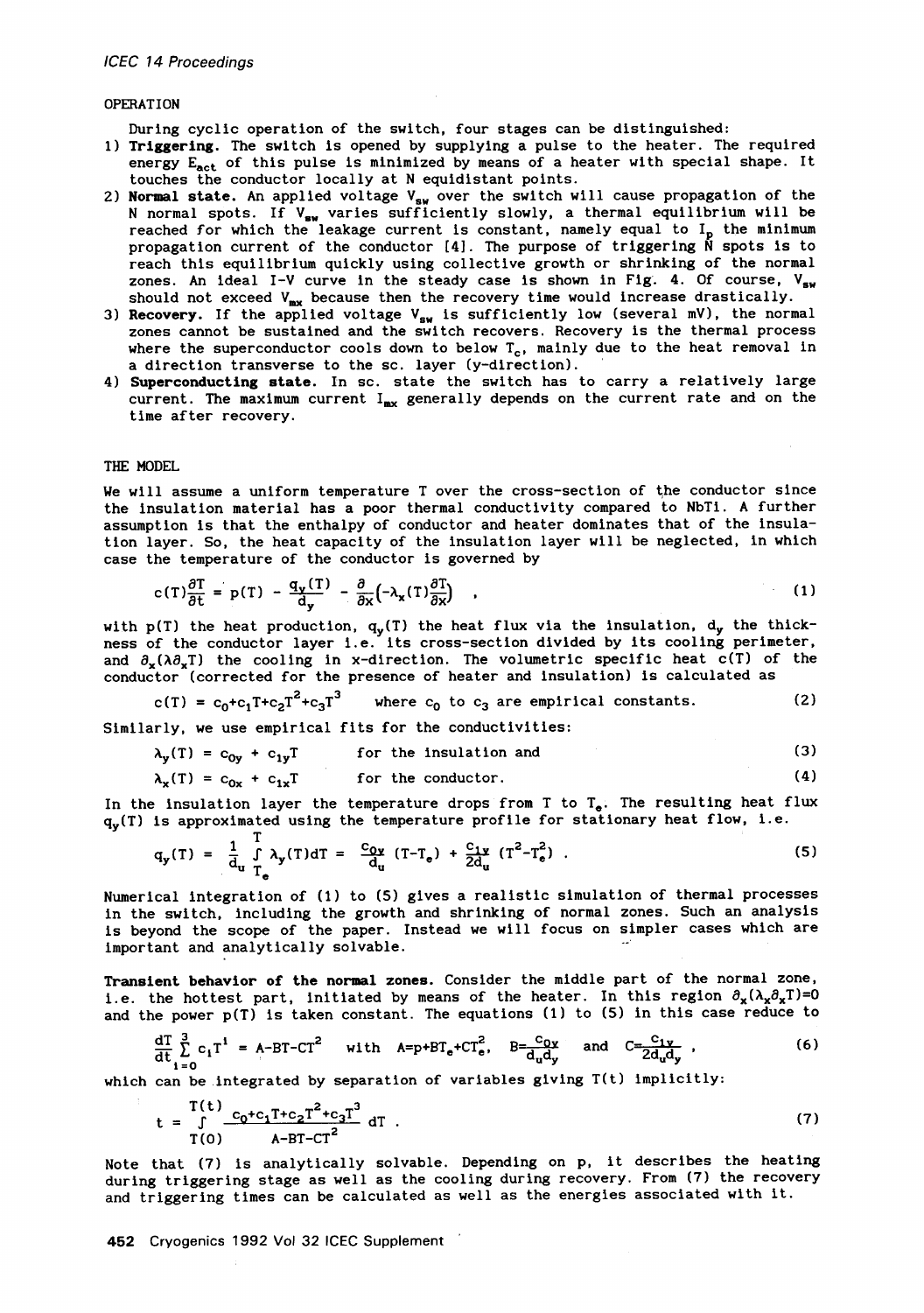**Stationary normal state.** In this case  $c(T)\partial_t T=0$ . Solving (1) to (5) we find a unique current density  $j_p$  for which stationary normal zones can co-exist with sc. regions. In this minimum propagation state, the temperature of the normal zones is  $T_p$ , which is about 1.31<sub>c</sub> for NbTi and rather independent of materials or geometry, see Table 1. Assuming T<sub>p</sub> is known, for example 12 K, then  $j_p$  can be computed using  $\partial_x(\lambda_x\partial_xT)=0$  and  $p=pj_p^2$  in the middle of a normal zone. One obtains

$$
j_p = \sqrt{(A - BT_p - CT_p^2)} / \rho. \tag{8}
$$

RESULTS FOR SWITCHES WITH NbTi FOIL AND KAPTON INSULATION

To illustrate the above model we consider the practical case of thermally controlled switches with NbTi foil and Kapton insulation (both about 10  $\mu$ m thick) using T<sub>p</sub>=12 K,  $T_e$ =4.5 K and  $T_c$ =9.4 K. Fig. 5 shows the measured and calculated recovery process as a<br>versus reduced time t/t<sub>0</sub>. The time constant t<sub>0</sub> of the gate is defined 2d<sub>n</sub>d<sub>v</sub>c<sub>3</sub>T<sub>c</sub>/c<sub>1v</sub>. As the temperature drops during recovery (line 3) the maximum allowable current  ${\rm I_{\tt mv}}$ increases (line 4). Line 4.1 is found by calculating the temperature from (7) using  $p=0$  and assuming a linear  $I_c(T)$  dependence, while lines 4.2, 4.2, 4.4 correspond to measurements in [5], [6], [1] respectively. Line 1 is the expected maximum current, based on dynamic stability, if the gate would already be at  $T_e$ .

When rectifying a rectangular voltage, a stationary situation with constant  $R_{\text{ex}}$  will rapidly occurs after triggering the switch, especially if N is large. The situation is more complex when rectifying sinusoidal signals because the normal zones will grow or shrink as the voltage changes. Therefore, the leakage current and maximum temperature make deviations around the values T<sub>p</sub> and I<sub>p</sub>. The deviations depend on N, the dynamic properties of the switch and  $\rm{dV_{\rm{su}}}/\rm{d}t$ . This process is illustrated in Fig. 6, which was calculated by numerically solving  $(1)$ . The figure shows that the ohmic loss in the gate is given by I<sub>p</sub>JV<sub>sw</sub>dt, where I<sub>p</sub> is an effective leakage current slightly higher than the I<sub>p</sub> under stationary conditions. The figure also shows the automatic recovery of the switch as the 50 Hz sinusoidal voltage goes through zero.

### CONCLUSIONS

A model is presented describing the processes in thermally controlled sc. switches. It enables calculation of relevant thermophysical characteristics of the switch, like minimum propagation current, evolution of the superconductor temperature, trigger and recovery times and efficiency. Such a detailed analysis of the switch is particularly useful for low-loss 50 Hz operation. The results predict the possibiity of thermally controlled sc. power converters operating at 50 Hz with an efficiency of about 98 %.

#### REFERENCES

- 1 Shevchenko, O.A., Mulder, G.B.J., Markovsky, N.V., ten Kate, H.H.J., NbTi foil thermally controlled switches for superconducting converters with operation frequency up to 50 Hz. Part I: experiment, This conference
- ten Kate H.H.J., Bunk P.B., Steffens H.A., van de Klundert L.J.M., A thermally 2 switched sc. 9 kA rectifier flux pump, IEEE Trans. on Magn. (1981) 17 2076-2079
- 3 ten Kate, H.H.J., Holtslag, A.H.M., Knoben, J., Steffens, H.A., van de Klundert, L.J.M., Status report of the 25 kA, 1.5 kW thermally switched superconducting rectifier. Transformer and switches, IEEE Trans. on Magn. (1983) 19 1059-1062
- Mulder, G.B.J., ter Avest, D., ten Kate, H.H.J., Krooshoop H.J.G., and van de 4 Klundert, L.J.M., Experimental results of thermally controlled superconducting switches for high frequency operation, IEEE Trans. on Magn. (1988) 24 907-910
- 5 Mulder, G.B.J., Increasing the operating frequency of sc. rectifiers, PhD Thesis University of Twente, Enschede, The Netherlands (1988)
- 6 Mulder, G.B.J., ten Kate, H.H.J., Krooshoop, H.J.G. and van de Klundert, L.J.M., Development of a thermally switched superconducting rectifier for 100 kA, IEEE Trans. on Magn., (1991) 27 2333-2336.
- $\mathbf{7}$ Chernavsky Yu.P., Malkovsky V.I., Skobarikhin Yu.V., Electro- and thermophysical characteristics of thermally controlled cryotrons, Cryogenics (1992) 32 309-314